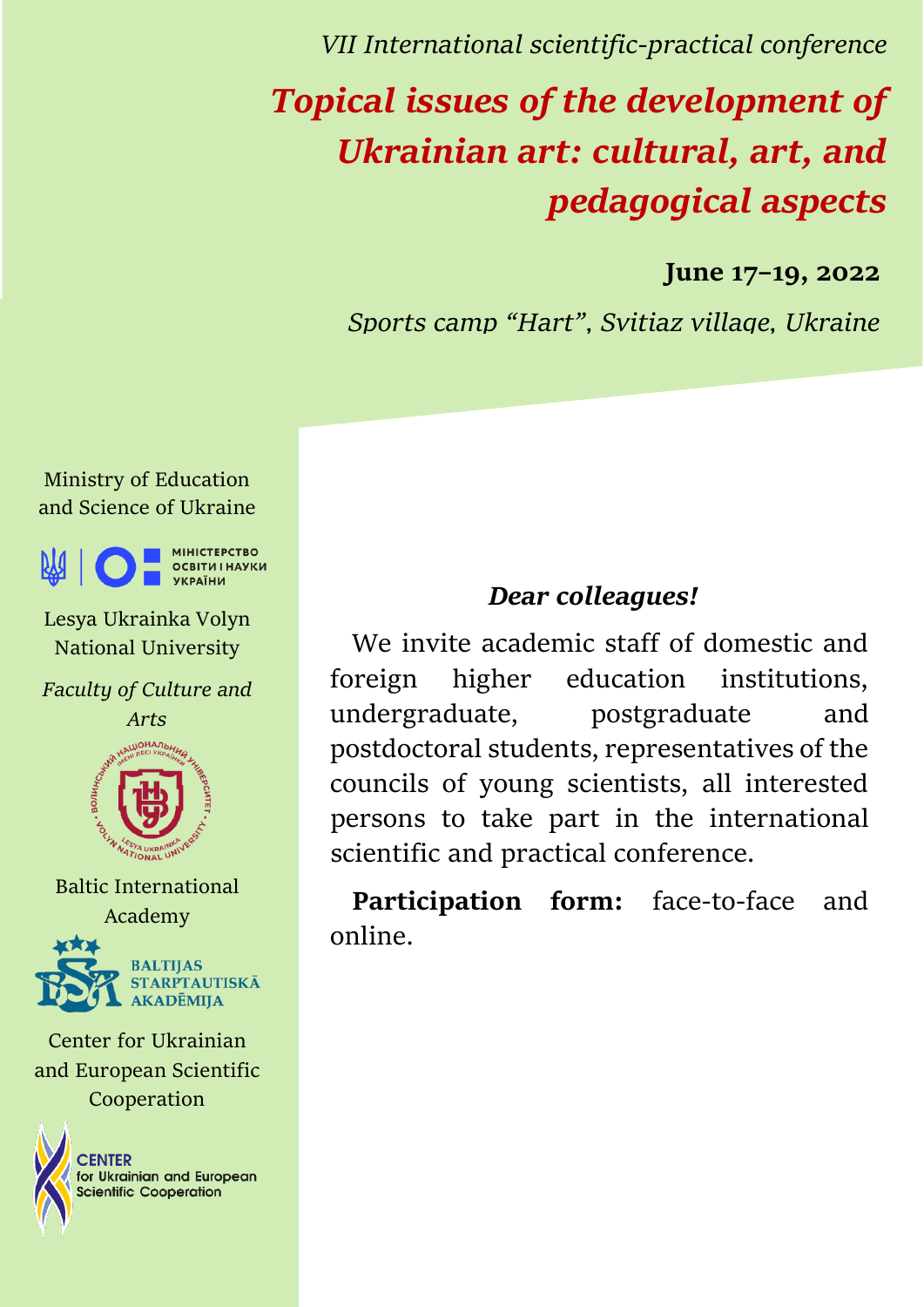#### **June 17, 2022**

05:00 – 09:00 – participants' meeting;  $09:00 - 12:00 - \text{transfer}$  to the sports camp "Hart";

12:00 – 13:00 – arrival, check-in, and participants' registration;

13:00 – 14:00 – lunch;

14:00 – 16:00 – conference opening, the first plenary session (conference hall of the sports camp "Hart");

16:00 – 16:30 – coffee break;

16:30 – 18:30 – resumption of the first plenary session;

19:00 – 19:30 – dinner;

22:00 – open-air partу.

#### **June 18, 2022**

09:00 – 10:00 – breakfast;

10:00 – 11:00 – presentation of the scholarly professional journal "Fine Art and Culture Studies" (conference hall of the sports camp "Hart");

11:00 – 11:30 – coffee break;

11:30 – 13:30 – discussion platforms (break-out sessions, master classes under the conference track);

13:30 – 14:30 – lunch;



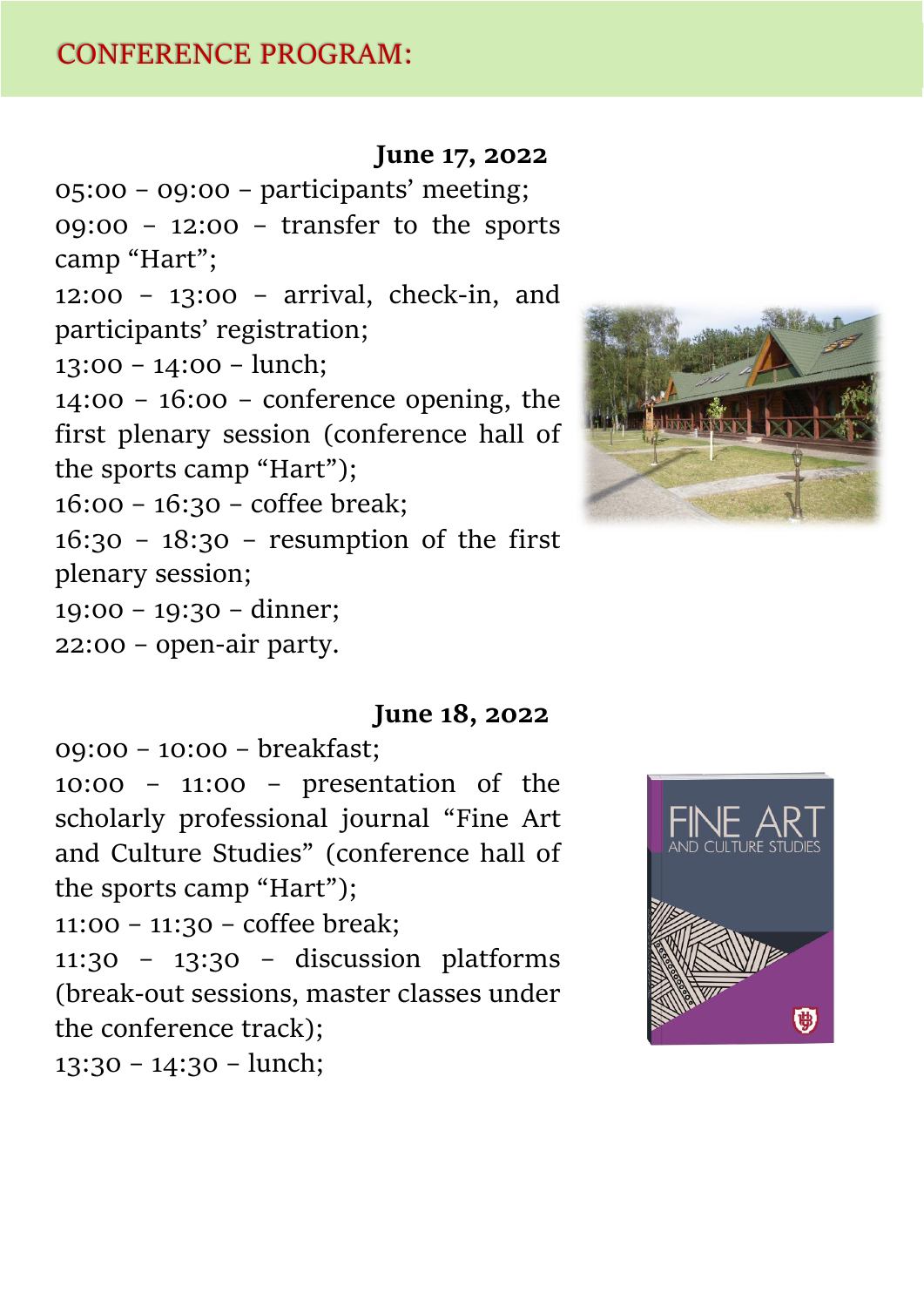14:30 – 16:00 – resumption of discussion platforms (break-out sessions, master classes under the conference track); 16:00 – 16:30 – coffee break; 16:30 – 17:30 – master classes of famous world choreographers Social Dance; 20:00 – 22:00 – buffet; 22:00 – open-air partу.



#### **June 19, 2022**

09:00 – 10:00 – breakfast; 10:00 – 12:00 – the second plenary session (conference summary). Conference close (conference hall of the sports camp "Hart"); 12:00 – 14:00 – transfer to Lutsk.



## CONFERENCE TRACKS:

1.Vocal and choral art in high school: theory, practice of professional training of students.

2. Instrumental performance in the structure of professional training of musicians-teachers.

3. Modern art and education: theory and practice.

4. Choreographic culture of Ukraine: pedagogical and artistic aspects.

5. Challenges and prospects of the Ukrainian culture – selforganization of society and the individual's role.

6. Innovations in art and design.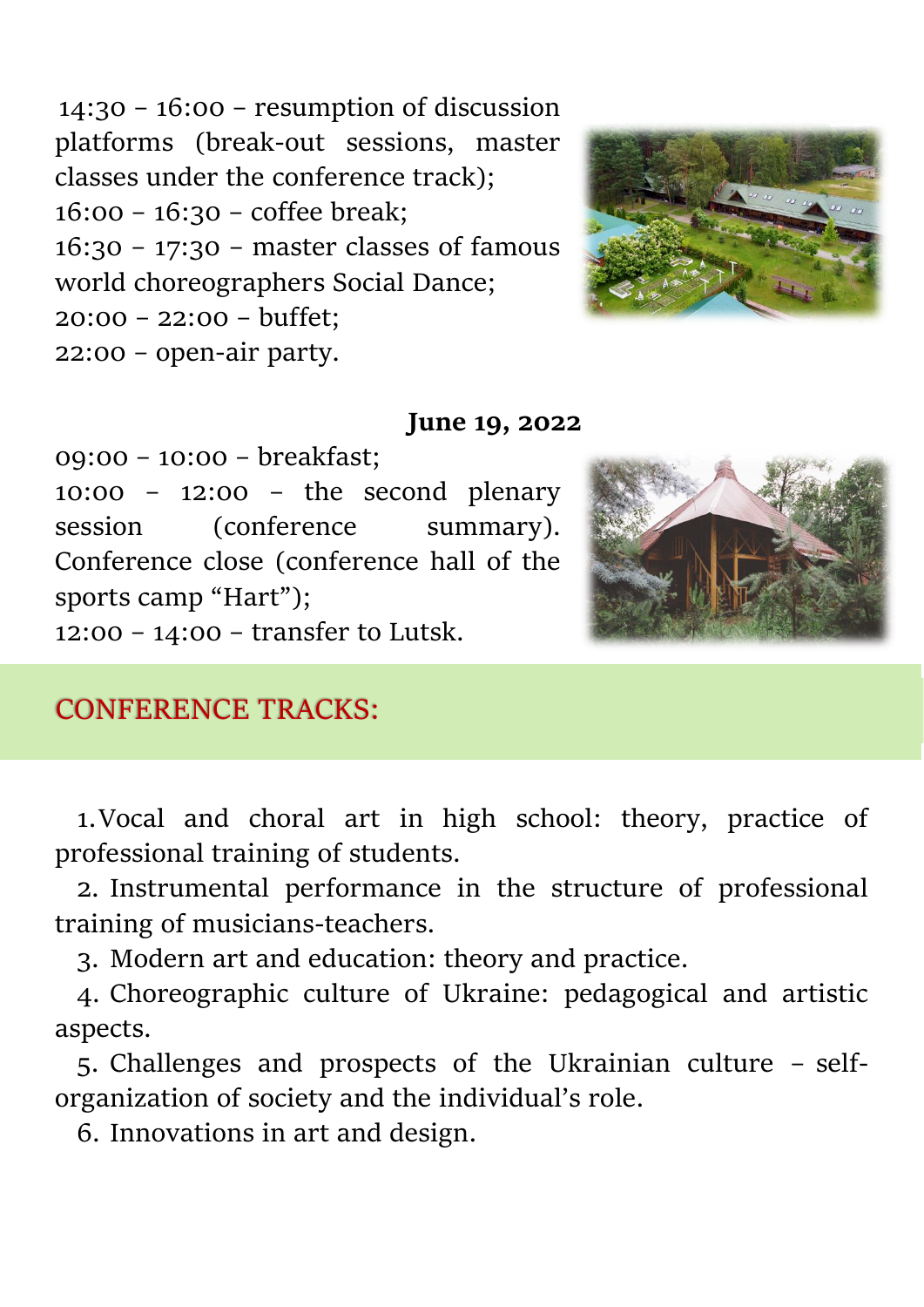# ORGANIZING COMMITTEE:



*Tsos Anatolii Vasylvych* – Doctor of Physical Education and Sports, Professor, Merited Worker of Science and Technology of Ukraine, Rector of Lesya Ukrainka Volyn National University;

*Okhmaniuk Vitalii Fedorovych* –

PhD in Art Criticism, Professor, Honored Arts Worker of Ukraine, Dean of the Faculty of Culture and Arts, Lesya Ukrainka Volyn National University;





*Panasiuk Svitlana Leonidivna* –

PhD in Pedagogy, Associate Professor, Deputy Dean of the Faculty of Culture and Arts for Research, Lesya Ukrainka Volyn National University;

*Kashaiuk Viktoriia Mykolaivna* –

PhD in Art Criticism, Associate Professor, Head of the Department of History and Theory of Arts, Lesya Ukrainka Volyn National University;



**Avramenko Dmytro Kostiantynovych** – PhD in Art Criticism, Associate Professor, Head of the Department of Design, Lesya Ukrainka Volyn National University;

*Kaleniuk Olha Mykolaivna* – PhD in Pedagogy, Associate

Professor, Head of the Department of Fine Arts, Lesya Ukrainka Volyn National University;

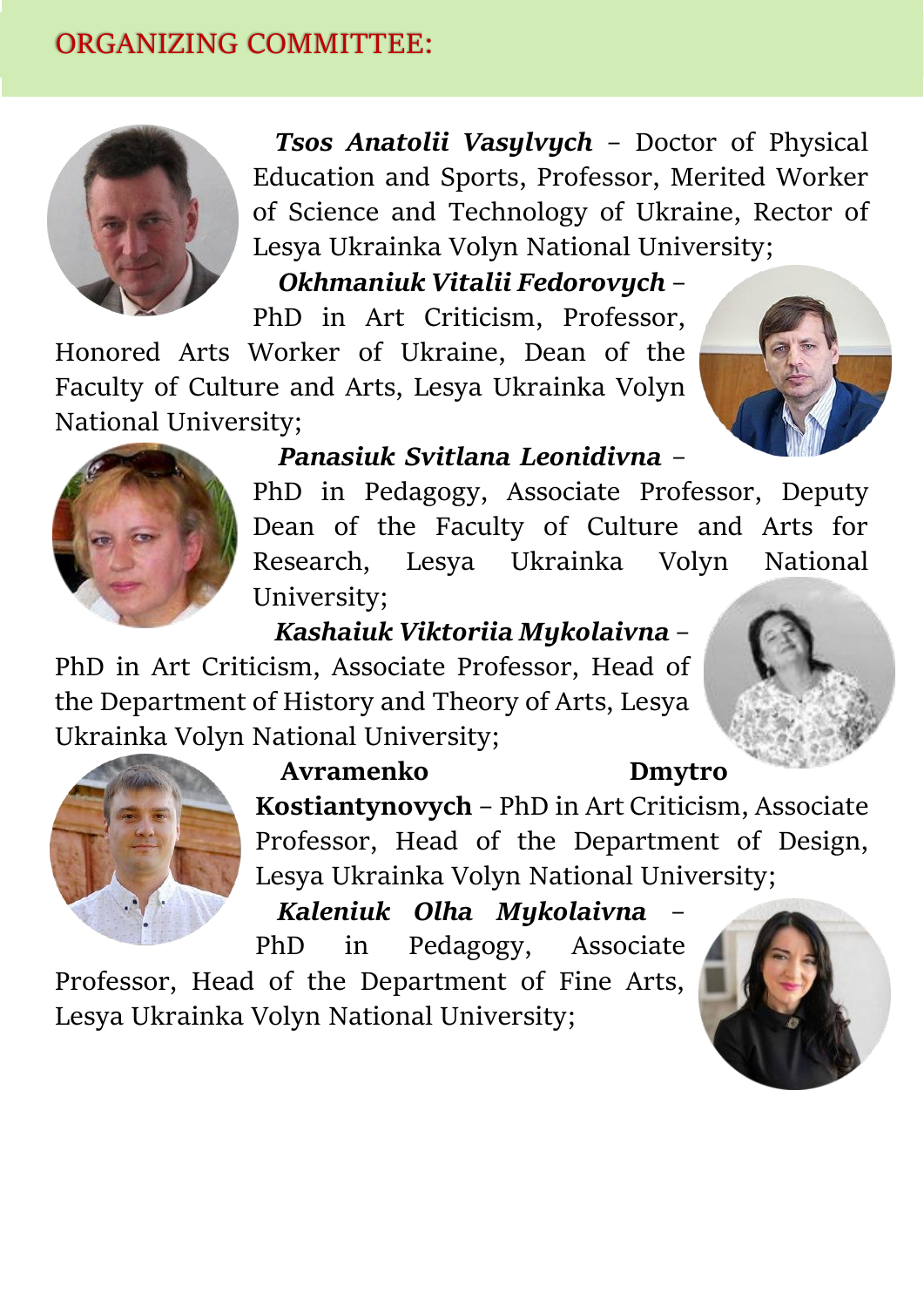

*Zarytskyi Andrii Oleksandrovych* – Honored Artist of Ukraine, Associate Professor, Head of the Department of Musical-Practical and Performance Training, Lesya Ukrainka Volyn National University;

*Kosakovska Lesia Petrivna* – PhD in Art History, Associate Professor, Head of the Department of Choreography, Lesya Ukrainka Volyn

National University;







*Mykolaivna* – Candidate of Philosophical Sciences, Associate Professor, Head of the Department of Culturology, Lesya Ukrainka Volyn National University;

*Holovei Viktoriia Yuriivna* – Doctor of Philosophical Sciences, Professor, Professor at the Department of Culturology, Lesya Ukrainka Volyn National University;



*Stepanchuk Alla Viktorivna* – Teaching Methodology Expert of the Faculty of Culture and Arts, Lesya Ukrainka Volyn National University;



*Holovko Oleh Pavlovych* – PhD in Economics, Founder and Director of the Publishing House "Helvetica";

*Vikhliaiev Mykhailo Yuriiovych* – Doctor of Law, Professor, Director of CUESC.





Conference proceedings will be available on the web-site of the Faculty of Culture and Arts of Lesya Ukrainka Volyn National University [at](https://vnu.edu.ua/uk/faculties-and-institutions/fakultet-kulturi-i-mistectv)  [the link.](https://vnu.edu.ua/uk/faculties-and-institutions/fakultet-kulturi-i-mistectv)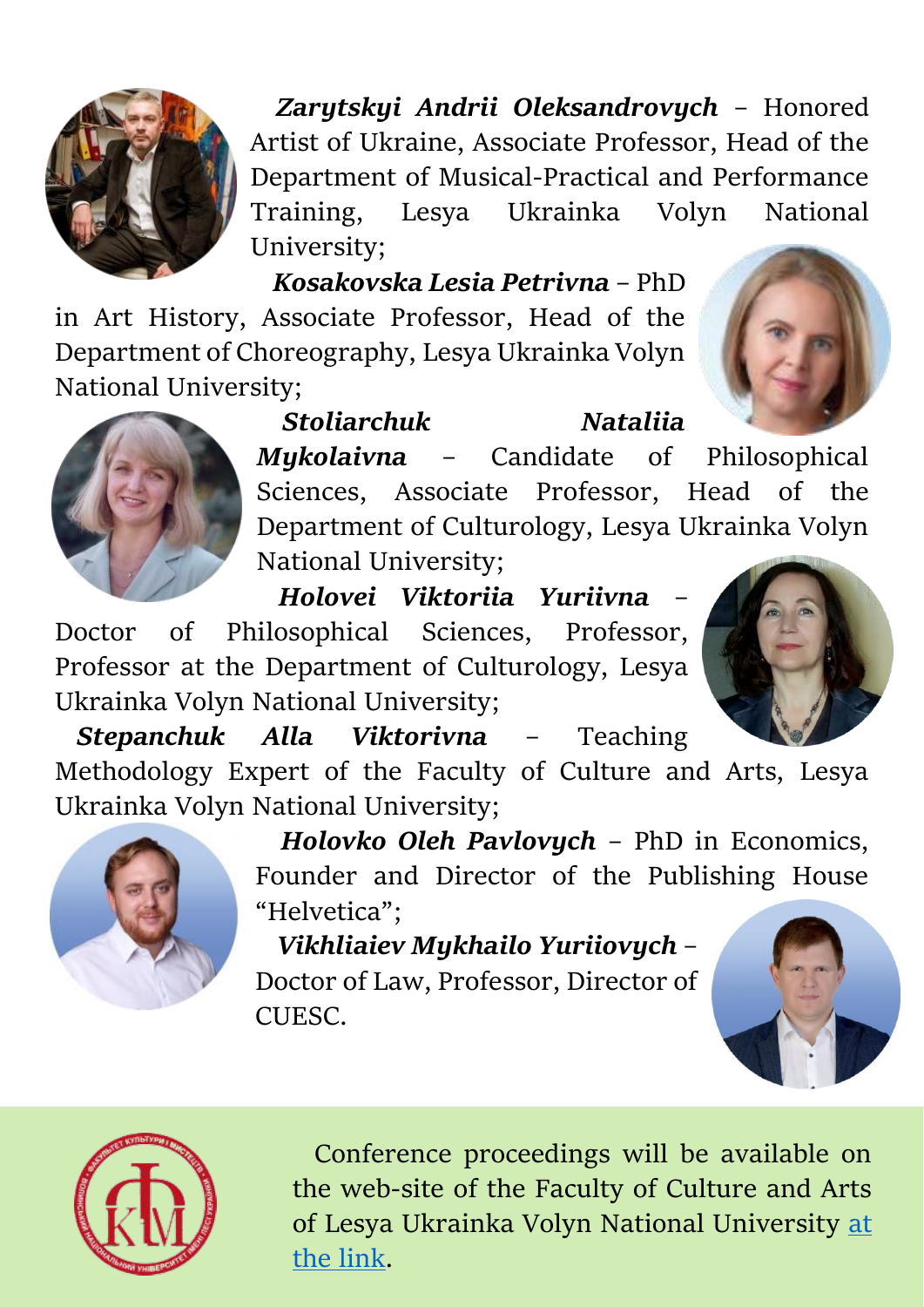## REGISTRATION FEE:

## Face-to-face participation:

The registration fee costs **2300 UAH** per person. *The registration fee* covers the transfer to Lutsk, Kovel, Shatsk village (sports camp "Hart"), accommodation, a 3-course meal.

*Conference organizers guarantee* coffee, excursion program, buffet, handouts, accompaniment from arrival to return, pleasant and friendly atmosphere.

The presentations of the conference participants will be available on the conference e-page.

All conference participants will be provided with **a collection of conference abstracts** and **a certificate** of participation affixed with the seal.

Collections of conference abstracts and certificates will be sent to post offices indicated in the participation forms **in a month** after the event.

# Online participation:

Online participation is **free of charge.** 

The Publishing House "Helvetica" covers free participation and publication of conference materials.



Conference participants receive a certificate indicating the volume of advanced training (15 hours – 0,5 ECTS credits).

The collection of abstracts is assigned an **ISBN** (International Standard Book Number)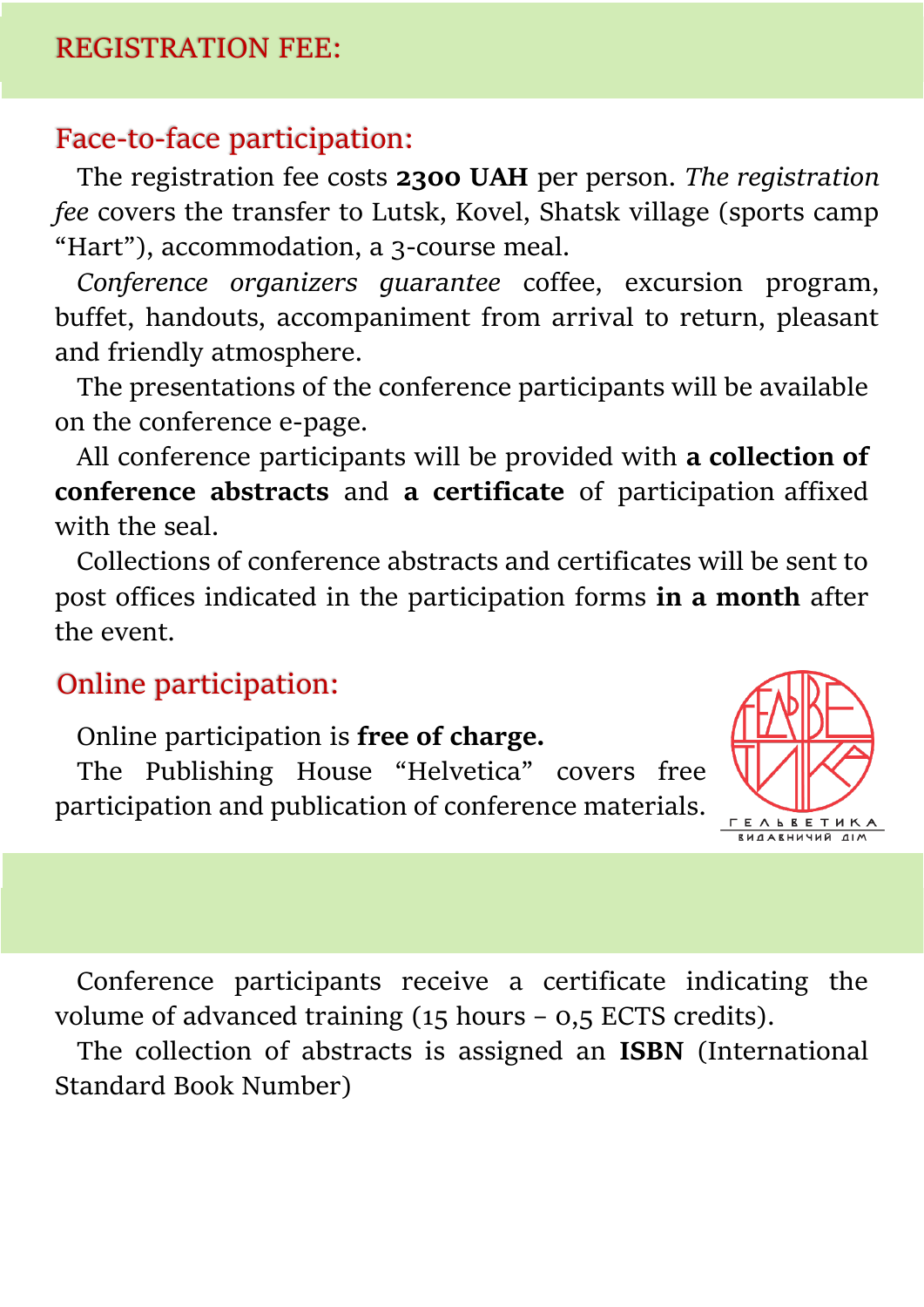All interested in the international conference should take the following steps **before April 29, 2022 (inclusively**):

1. fill in a form **[at the link](https://docs.google.com/forms/d/e/1FAIpQLSfXXwVZhSOVk0nU_nOSY9j_7NmlUNq1WCXyzempvVOyvRtYhQ/viewform)** or **qr-code**;

2. send to **[soc@cuesc.org.ua](mailto:soc@cuesc.org.ua)**:

- abstracts;



- a scanned copy of payment confirmation (! Participants receive banking details after sending abstracts and the form).

# REQUIREMENTS FOR ABSTRACTS:

Title is in the middle (capitals, Times New Roman, 16, bold type). After one spacing, in the centre there is full name, academic degree, rank (if any), post, department, full name of the institution where an author studies or works, city, country; Times New Roman Nº 14.

After one spacing there is a text which should meet the following requirements: A-4, all margins – 2 cm, Times New Roman  $N^{\circ}$  14, line spacing  $-1,5$ .

References (without repetitions) are at the bottom of the text taking into account the National Standard of Ukraine **[DSTU 8302:](https://cuesc.org.ua/bibl.pdf)  2015 "Informati[on and documentation. Bibliographic](https://cuesc.org.ua/bibl.pdf)  [reference. General principles and rules of composition"](https://cuesc.org.ua/bibl.pdf)**. Citations in the text should be marked with numerical order of a source according to the list and page (pages) number, for example [7, p. 16].

Text volume is **up to 5 pages** including References.

**Languages:** Ukrainian, English, Russian (only for foreign participants).

*The Organizing Committee reserves the right to reject materials that do not meet the scope and scholarly status of the conference, editorial and technical requirements, and miss deadline.*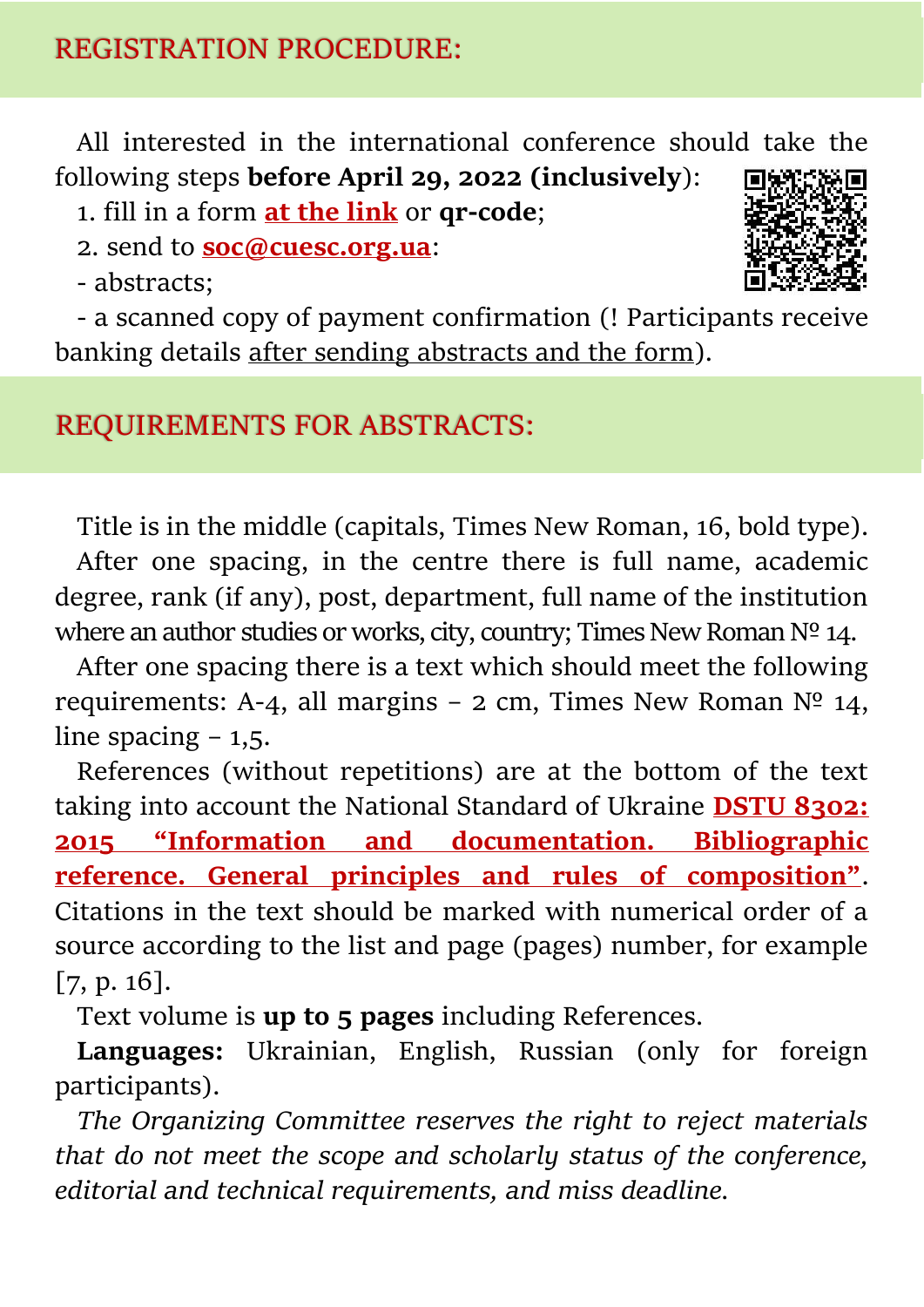

*in the case of any conference and related questions:*

*Center for Ukrainian-European Scientific Cooperation*

Contact person: **Kachan Olena Viktorivna**, conference coordinator. Telephone: **+38 (068) 473 02 25 E-mail:** [soc@cuesc.org.ua](mailto:soc@cuesc.org.ua) Web-site: **[cuesc.org.ua](http://www.cuesc.org.ua/) Facebook:** [facebook.com/cuescinfo](https://www.facebook.com/cuescinfo/) **YouTube:** [youtube.com/channel/cuescinfo](https://www.youtube.com/channel/UCu4akUz9RyclGddvWrAh5pQ/about)